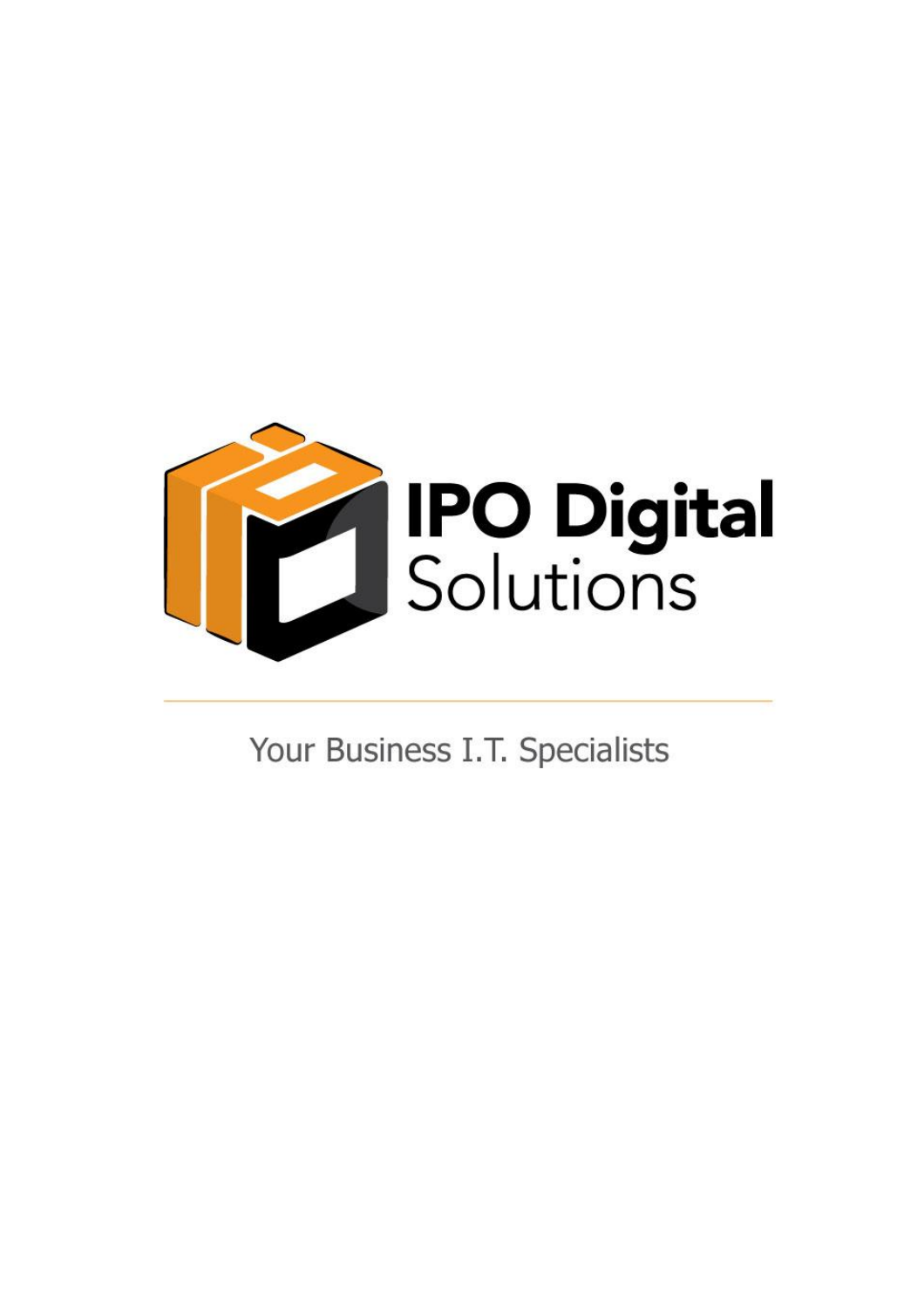

# **Terms & Conditions**

#### 1. General

- i. IPO Digital Solutions Pty Ltd (referred to as "IPO" in this document) and the customer agree that these Terms and Conditions shall apply to all quotations and works (all goods and services) by requesting that IPO supply goods and/or services, the customer agrees to be bound by those terms and conditions.
- ii. IPO recommends that customers review these Terms and Conditions regularly.
- iii. IPO reserves the right to alter its Terms and Conditions at any time.
- iv. The latest Terms and Conditions will be made available on IPO's website: http://www.ipodigital.com.au.
- v. The parties agree that the terms set out in this document shall constitute the entire agreement between the parties in relation to the works and shall supersede any prior agreements, negotiations or representations by the parties.
- 2. Quotations and Proposals
	- i. Quotations and Proposals are prepared in confidence by IPO and must not be distributed, forwarded, copied and/or otherwise provided to third parties.
	- ii. Quotations are valid for 7 days unless otherwise stated.
	- iii. Customers wishing to proceed with quoted goods or services must place an order in writing or via email.
	- iv. Approved hardware orders over the amount of \$1000 will be invoiced separately and payment is due immediately. Work will commence upon receipt of payment.
- 3. Goods Supplied
	- i. Goods remain the property of IPO until full payment has been received.
	- ii. Under the Personal Property Securities Act 2009, IPO may register a claim against such unpaid goods.
	- iii. Personal Property Securities Act 2009:
		- 1. The terms "Collateral", "Debtor', "Financing Change Statement", "Financing Statement", "Grantor", "Proceeds", "Secured Party", "Security Agreement" and "Security Interest" have the meanings given in the Personal Property Securities Act 2009 ("PPSA").
		- 2. The Purchaser acknowledges and agrees that by accepting these Terms which form part of the Contract and constitute a Security Agreement

that covers the Collateral for the purposes of the PPSA.

- 3. IPO holds (as Secured Party) a Security Interest over all of the present and after acquired goods supplied by IPO to the Purchaser and any Proceeds of the sale of those goods ("Collateral").
- 4. The PMSI granted herein will continue to apply to any goods coming into existence or proceeds of sale of goods coming into existence.
- 5. IPO will continue to hold a Security Interest in the goods in accordance with and subject to the PPSA, notwithstanding that the goods may be processed, commingled or become an accession with other goods.
- 6. Any IPO Security Interest will be a continuing and subsisting interest in the Collateral with priority to the fullest extent permitted by law over all over registered or unregistered Security Interest.
- 7. Until title in the goods pass to the Purchaser, it will keep all goods supplied by IPO free, and ensure all such goods are kept free, of any charge, lien or Security Interest and not otherwise deal with the goods in a way that will or may prejudice any rights of IPO under the Contract or the PPSA; and
- 8. In addition to any other rights under these terms and conditions or otherwise arising, IPO may exercise any and all remedies afforded to it as a Secured Party under Chapter 4 of the PPSA including, without limitation, entry into any building or premises owned, occupied or used by the Buyer, to search for and seize, dispose of or retain those goods in respect to which the Purchaser has granted a Security Interest to IPO.
- 9. The Purchaser agrees to:
	- a. Sign any further documents and provide such information which IPO may reasonably require to register, amend or update a Financing Statement or Financing Change Statement in relation to a Security Interest on the PPS Register.
	- b. Indemnify and upon demand reimburse IPO for all expenses incurred in registering a Financing Statement or Financing Change Statement on the PPS Register or releasing any Security Interests.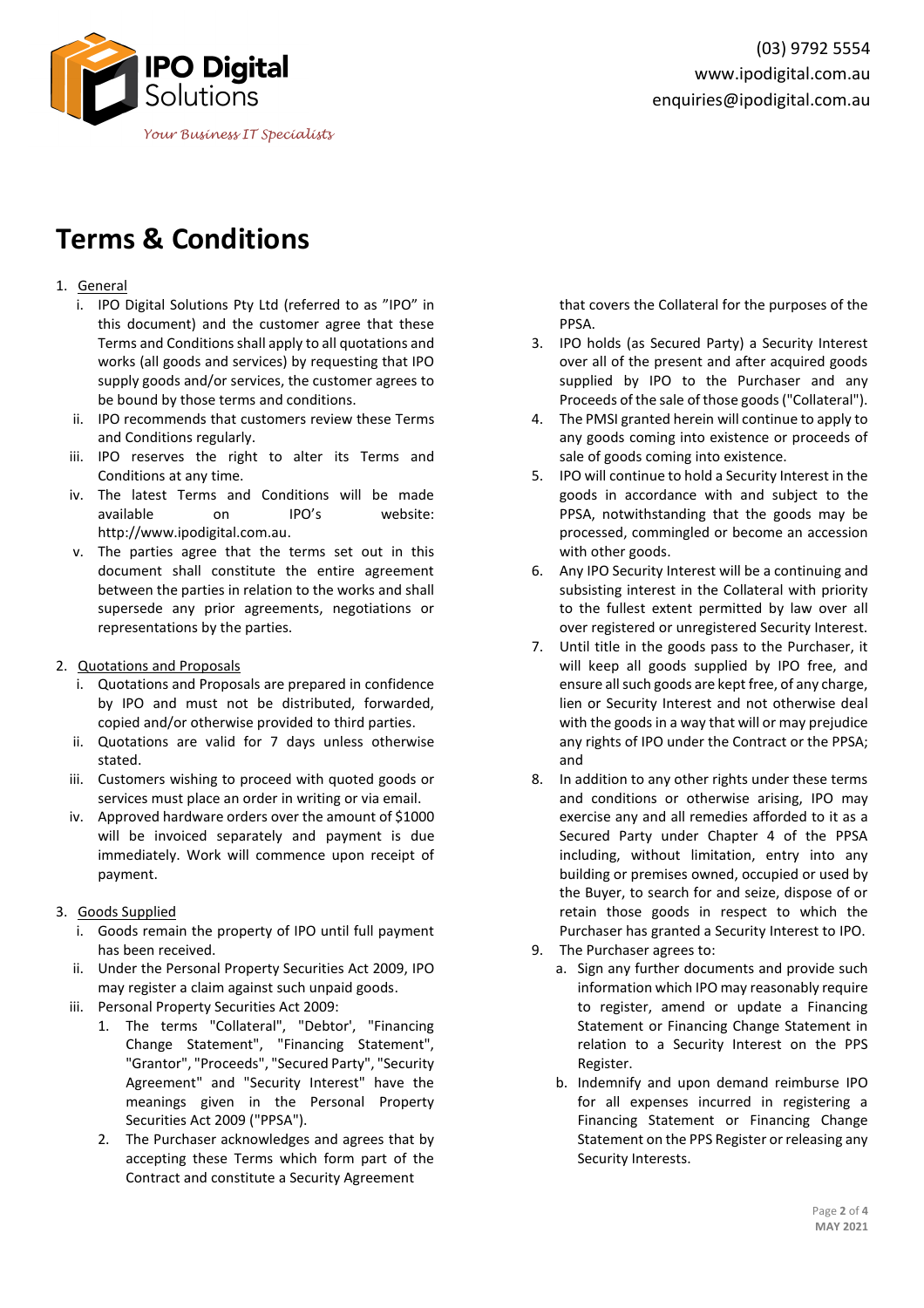

- c. Not register or permit to be registered a Financing Change Statement in the Collateral without the prior written consent of IPO; and
- d. Provide IPO not less than 3 days prior written notice of any proposed change in the Purchaser's name, address, contact numbers, business practice or such other change in the Purchaser's details registered on the PPS Register to enable IPO to register a Financing Change Statement if required.
- 10. IPO and the Purchaser agree that sections 96, 125 and 132(3)(d) and 132(4) of the PPSA do not apply to the Security Agreement created under this Contract.
- 11. The Purchaser hereby waives its rights to received notices under sections 95, 118, 121(4), 130, 132(3)(d) and 132(4) of the PPSA.
- 12. The Purchaser waives its rights as a Grantor and/or a Debtor under sections 142 and 143 of the PPSA.
- 13. Unless otherwise agreed in writing by IPO, the Purchaser waives its right to receive a verification statement in accordance with section 157 of the PPSA.
- 14. The Purchaser shall unconditionally ratify any actions taken by IPO under this clause 15.
- 15. This clause 15 will survive the termination of the Contract to the extent permitted by law.

# 4. Hours

- i. Onsite work is billed in 15 minute increments with a 1-hour minimum.
- ii. Remote work is billed in 15 minute increments with a 15-minute minimum.
- iii. **Business hours** are deemed to be Monday to Friday, 8.30AM to 5.30PM.
- iv. Hours outside 4(iii) are deemed **out-of-business** hours.
- v. Weekends and public holidays are deemed out-ofbusiness hours.
- vi. All work performed during out-of-business hours are charged at penalty rates.

# 5. Charge Rates

- i. All rates provided by IPO are exclusive of GST.
- ii. Charge rates are provided in confidence and must not be distributed and/or provided to external parties.
- iii. Penalty rates are **double** the Business Hours rate.
- iv. IPO accepts payments via bank transfer or cheque.
- v. All payments by cheque must clear before goods and/or services are provided. Please note personal cheques may take 5-10 business days to clear.

vi. Credit card payments are accepted, however a merchant processing fee of 1.5% in addition to the final invoice amount will be charged.

#### 6. Invoices

- i. All invoices are due within **7 days from issue date** unless otherwise-specified.
- ii. All works for customers with overdue amounts for more than 30 days will be put on hold until they are paid in full.
- iii. Non-payment of outstanding amounts may result in legal action and/or may be referred to a debt collector.
- iv. IPO and the customer agree that the customer is liable for all legal and/or debt collection costs arising from non-payment.

# 7. Changes to Charge Rates

- i. IPO may review and adjust charge rates at any time.
- ii. All customers will be notified at least 30 days before they take effect.
- iii. Customers with a contract will not be affected by changes to the hourly charge rate during the original contract period.
- 8. Contract Packages
	- i. All Contract packages are payable in advance, and payment is due on or before the invoice due date.
	- ii. Customers are required to complete a Request for Automatic Drawings form for all payments.
	- iii. All contracts have a minimum term of 12 months.
	- iv. Emergency requests from customers on contract may be given priority over customers with ad-hoc or prepaid arrangements.
	- v. Any work performed outside of the managed contract scope will be charged at agreed ad-hoc rates.
	- vi. All inclusions and exclusions will be detailed in the contract, to be signed by the Customer.
- 9. Contract Termination
	- i. Termination of contract within the agreed contract period will incur a \$150 admin fee, in addition to the remaining monthly fees for the duration of the contract.
	- ii. Customers wishing to move to a different contract plan level may do so, and will incur a \$100 admin fee.
	- iii. IPO reserves the right to void or terminate in writing all contracts and agreements as a result of violation of our Terms and Conditions.
	- iv. Customers with contracts terminated as a result of non-payment are still required to pay the remainder of the monthly fees until expiry of the contract.